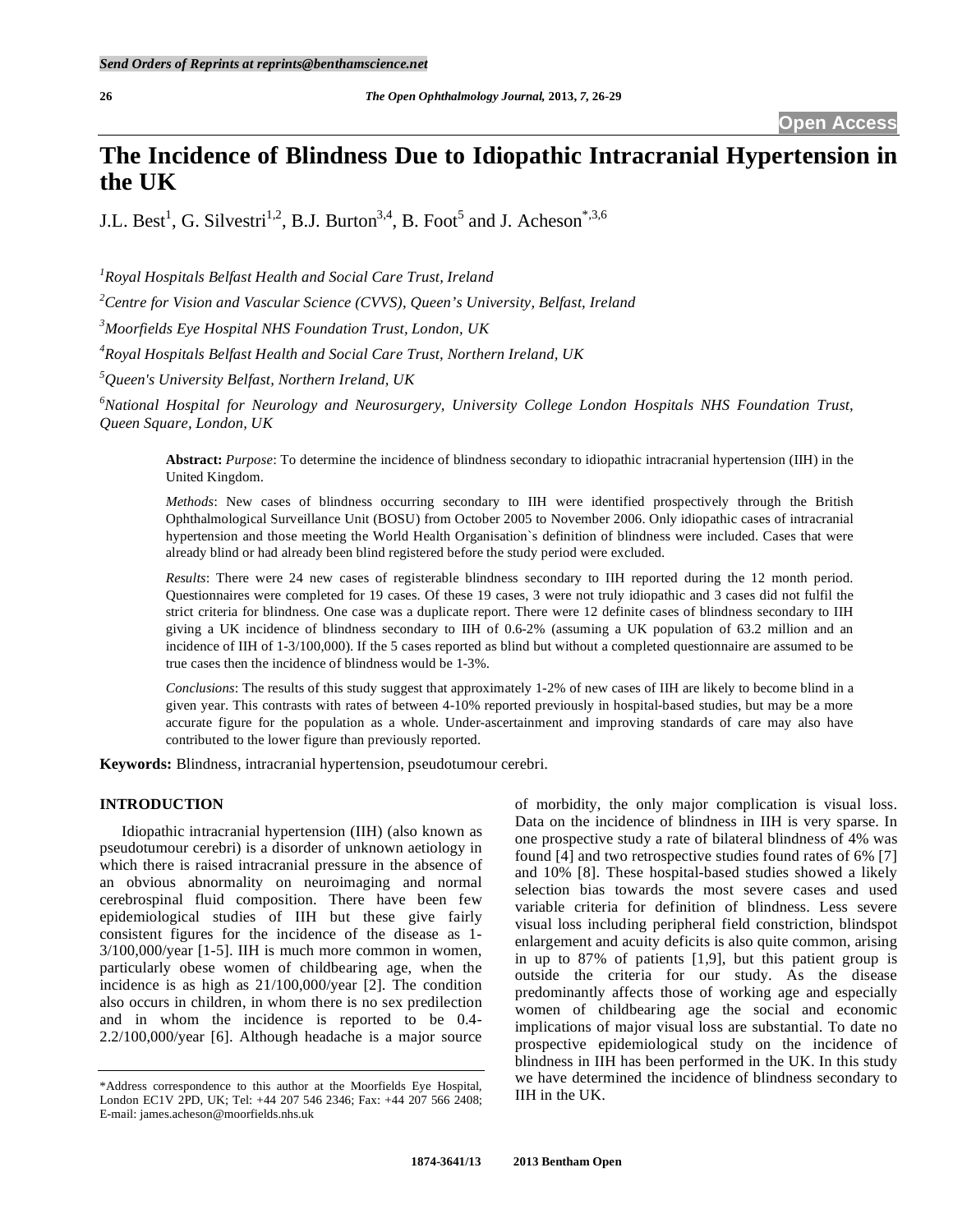### **METHODS**

 Cases were identified using the established methodology of the British Ophthalmic Surveillance Unit (BOSU [10]. For the 12 months period, October 2005 to November 2006, the yellow BOSU surveillance card, sent to all permanently employed ophthalmologists in the United Kingdom, included a category for new case of blindness secondary to IIH. Recipient ophthalmologists of this card were asked to return it indicating whether they had seen a new case of blindness secondary to IIH in the preceding month. Cases were defined as any patient with true IIH who became eligible to be registered blind during the 12 month study period. Cases that had already become blind prior to the period of the study were excluded. The World Health Organisation (WHO) definition of blindness "a visual acuity of 3/60 or less in the best corrected eye or a central visual field of less than 20˚ in the better eye" was used to avoid ambiguity. To avoid the reporting of cases of raised intracranial pressure secondary to known causes the modified Dandy criteria (Table **1**) were used to define true IIH cases. Following the notification of a positive case to BOSU, the reporting ophthalmologist was sent an incident questionnaire by the study investigator. Information requested included general details such as the patient`s age, gender, ethnic status, weight and height; visual details including date when recorded as blind, Snellen visual acuity, extent of visual field defect (a tick box of choices was used to simplify the reporting of these and if possible the reporting ophthalmologist was asked to attach a copy of the visual fields, with patient details removed, along with the returned questionnaire), the presence of any ocular comorbidity and visual acuity on first presentation along with the date when the patient was seen for the first time. Details on investigations performed including CSF opening pressure on first presentation and neuro-imaging studies were also requested. A tick box requesting details on various management options, including medical and surgical options that were used was also included. If a questionnaire was not returned at least 2 reminder letters were sent. The rate of blindness was calculated using a UK population of 63.2 million in 2011 [11] and an overall incidence of IIH of 1- 3/100,000 [1-4] (ie. An estimated incidence of 630 - 1890 new cases of IIH per year).

**Table 1. Modified Dandy Criteria for IIH** 

| Signs and symptoms of raised intracranial pressure.                                                                                  |
|--------------------------------------------------------------------------------------------------------------------------------------|
| Absence of localising findings on neurological examination (except<br>sixth nerve palsies or rarely other false localising signs.)   |
| 3. Normal neuroimaging with no evidence of venous sinus obstruction.<br>(empy sella and dilated optic nerve sheaths are acceptable.) |
| 4. A CSF opening pressure greater than 250mm H2O.                                                                                    |
| Normal CSF constituents.                                                                                                             |

# **RESULTS**

 During the 12 month surveillance 24 new cases of blindness secondary to IIH were reported through the BOSU reporting card. Nineteen completed questionnaires were returned. Seven cases were excluded. Three of these cases had a history of cerebral venous sinus thrombosis and therefore were not true idiopathic cases of IIH. Three cases

did not fulfil the strict definition of blindness set in the inclusion criteria of the study, although all of these cases had severe visual loss. One case was a duplicate report. A notification form only was received in 5 cases, but the initial questionnaire was not returned, and these were considered as 'potential cases'. Therefore a total of 12 eligible questionnaires were received. Assuming an incidence of 598-1794 new cases of IIH in the UK each year (based on a UK population of 59.8 million and an incidence of IIH of 1- 3/100,000) 0.6-2% of these cases would be expected to become blind each year. If the 5 'potential cases' reported through BOSU but without a follow-up questionnaire are included then the incidence of blindness in IIH would be rise to 3%.

 IIH predominantly affects obese women of childbearing age. In this study 11 of the 12 patients were female and would be classified as clinically obese by BMI. One patient was a 60 year old male who was also clinically obese. Obstructive sleep apnoea might be suspected in this case but was not documented. One of the female patients was a 6 year old child. Two patients received medical treatment alone. Ten patients received medical and surgical interventions. Reported details on each case are summarised in Table **2**.

# **DISCUSSION**

 Although the Severe Sight Impaired register may be useful for estimating the incidence and prevalence of various blinding diseases, the degree of under-certification may be as high as 64% for blind and 77% for partially sighted people [12]. Using the BOSU reporting system we aimed to provide a more accurate incidence figure for blindness in IIH patients.

 Fortunately, in the majority of patients with IIH the disease is self-limiting and relatively mild; however varying degrees of visual loss have been reported in up to 87% [1,13] of patients who have been carefully monitored. Data on the incidence of blindness in IIH is very sparse however two studies estimated blindness to occur in 6-10% [7,8] of patients with IIH. Using these earlier estimates between 71 and 118 patients who develop IIH within the UK in a given year might be expected to become blind. The results from this prospective national study suggest that approximately 1- 2% of new cases of IIH would become blind annually. Some degree of under-ascertainment is inevitable, but active population-based surveillance such as the one operated by BOSU has been demonstrated to be effective [14, 15] and is widely supported by the UK ophthalmic community. Ascertainment rates of 75-95% have been recorded in previous BOSU studies. Patients with visual loss due to papilloedema and optic atrophy may show stato-kinetic dissociation on perimetry with greater deficits on static testing than on kinetic. In this study 10 out of 12 patients had kinetic Goldmann testing. A further issue is the rate of nonorganic visual loss and exaggerated visual deficits in this patient population as reported by Ney in 2009 [16]. Although in our study data on optic atrophy was not requested to allow disc-field correlations, we believe that this is not a significant source of bias as in a recently reported series of blind registrations from a clinical neurosciences centre [17], only one patient out of 40 fell into this category.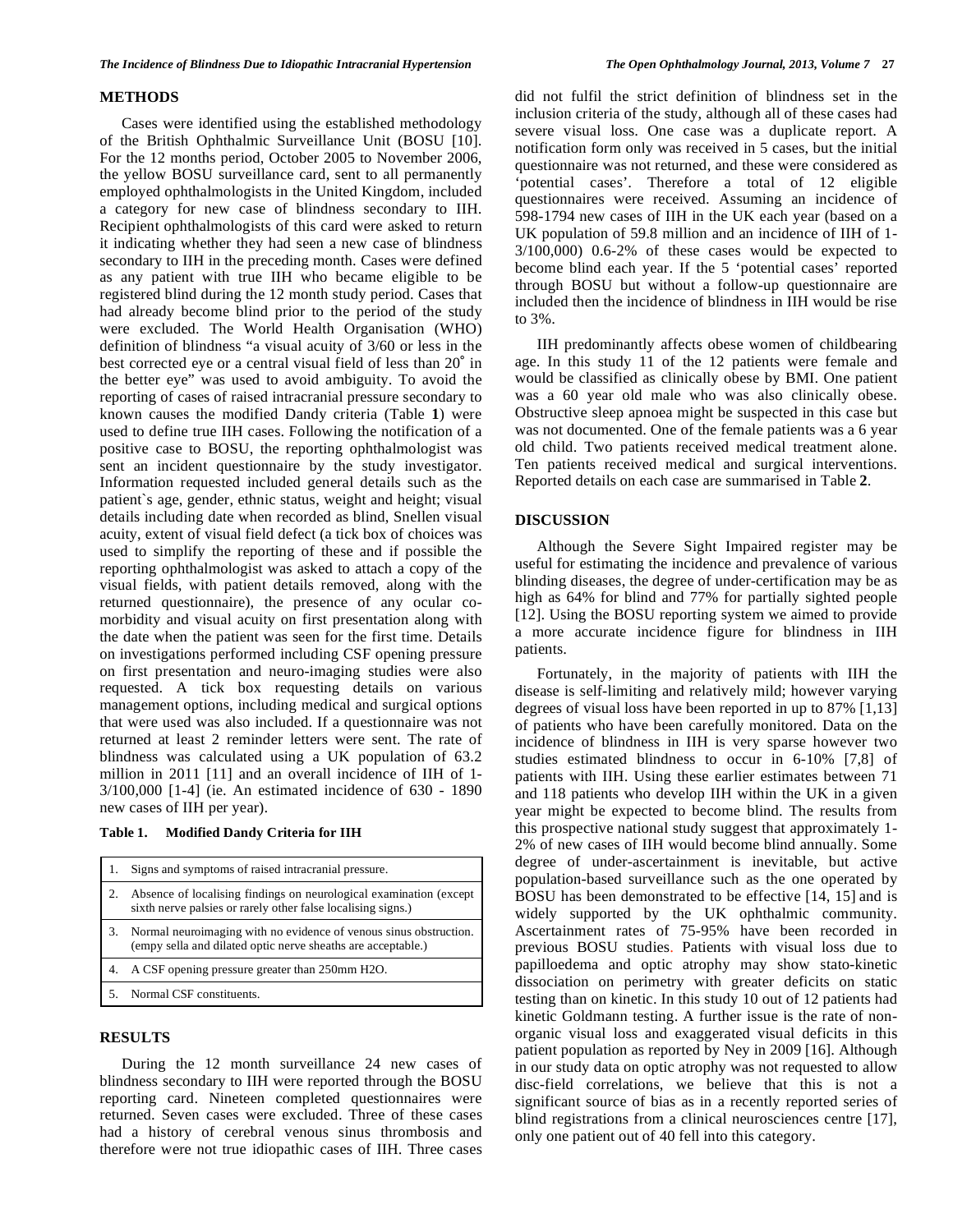|                |        | Case Gender   Age (Yrs) | <b>Ethnicity</b>       | <b>Visual Acuity</b><br><b>RELE</b> | <b>Visual Fields</b><br><b>RELE</b> | <b>Time from</b><br><b>First Presentation</b><br>to Blindness | <b>LP</b> Opening<br><b>Pressure on</b><br><b>Presentation</b> | <b>Medical</b><br><b>Management</b> | <b>Surgical</b><br><b>Management</b>         |
|----------------|--------|-------------------------|------------------------|-------------------------------------|-------------------------------------|---------------------------------------------------------------|----------------------------------------------------------------|-------------------------------------|----------------------------------------------|
| 1              | female | 24                      | White                  | $1/60$ 2/60                         | $<20^{\circ} > 40^{\circ}$          | 7 months                                                      | 80cm H <sub>2</sub> O                                          | Weight loss<br>Diamox               | Nil                                          |
| $\overline{c}$ | female | 6                       | White                  | $<$ 3/60 $<$ 3/60                   | Unable to perform VF                | 4 months                                                      | 40cm H <sub>2</sub> O                                          | Nil                                 | LP shunt                                     |
| 3              | female | 41                      | White                  | $6/24$ 6/24                         | $< 20^{\circ} < 20^{\circ}$         | 3 years                                                       | $30cm$ H <sub>2</sub> O                                        | Weight loss<br>Diamox               | LP Shunts X3                                 |
| 4              | male   | 60                      | White                  | <b>NPL NPL</b>                      | Unable to perform VF                | 2 months                                                      | 49cm H <sub>2</sub> O                                          | Diamox<br>frusemide                 | LP shunt x1                                  |
| 5              | female | 59                      | White                  | $6/24$ 6/24                         | $<$ 20 $^{\circ}$ $<$ 20 $^{\circ}$ | 17 years                                                      | 28cm H <sub>2</sub> O                                          | Diamox                              | $LP$ shunt $x1$                              |
| 6              | female | 32                      | <b>Black African</b>   | CF 3/60                             | $<$ 20 $^{\circ}$ $<$ 20 $^{\circ}$ | 7 years 6 months                                              | 40cm H <sub>2</sub> O                                          | Diamox                              | <b>Bilateral ONSF</b><br>$LP$ shunt $x1$     |
| 7              | female | 26                      | White                  | $6/9$ CF                            | $<$ 20 $^{\circ}$ $<$ 20 $^{\circ}$ | $>10$ years                                                   | 30cm H <sub>2</sub> O                                          | Weight loss<br>Diamox               | <b>ONSF LE</b><br>LP Shunt x2<br>VP shunt x1 |
| 8              | female | 25                      | Asian                  | $6/18$ $6/12$                       | $<$ 20 $^{\circ}$ $<$ 20 $^{\circ}$ | 6 months                                                      | $40cm$ H <sub>2</sub> O                                        | Diamox                              | $LP$ shunt $x2$                              |
| 9              | female | 52                      | White                  | $6/24$ $6/18$                       | $<$ 20 $^{\circ}$ $<$ 20 $^{\circ}$ | 3 years                                                       | 52cm H <sub>2</sub> O                                          | Diamox                              | VP shunt x1                                  |
| 10             | female | 19                      | White                  | <b>NPL 6/9</b>                      | $<$ 20 $^{\circ}$ $<$ 20 $^{\circ}$ | 10 years                                                      | 29cm H <sub>2</sub> O                                          | Diamox<br>frusemide                 | $LP$ shunt $x2$                              |
| 11             | female | 46                      | White                  | $6/60$ 6/9                          | $<$ 20 $^{\circ}$ $<$ 20 $^{\circ}$ | 7 months                                                      | 51cm H <sub>2</sub> O                                          | Diamox                              | Nil                                          |
| 12             | female | 38                      | <b>Black Carribean</b> | $6/24$ HM                           | $<$ 20 $^{\circ}$ $<$ 20 $^{\circ}$ | 5 months                                                      | $40cm$ H <sub>2</sub> O                                        | Weight loss<br>Multiple LPs         | <b>Right ONSF</b>                            |

**Table 2. Clinical Details of 12 Reported Cases of Blindness (World Health Organisation Definition) Due to Idiopathic Intracranial Hypertension** 

 There have been numerous case reports in the literature of potential associations between IIH and many different medical conditions, however two case-control studies [18,19] have shown female sex, reproductive age, obesity and recent weight gain to be the only statistically significant risk factors. In this study 11 patients were female and all 12 patients with completed questionnaires were clinically obese. Curry *et al.* have published data [20] suggesting that the incidence of CSF shunting for IIH is rising at about the same relative rate as morbid obesity [21]. It is reasonable to assume that the incidence of IIH may be expected to increase in line with the currently predicted obesity epidemic, thus adding to the rate of avoidable visual loss in young people.

 Whilst there is no acceptable level of visual loss it is widely agreed that surgical intervention by cerebro-spinal fluid diversion surgery (either a shunting procedure or optic nerve sheath fenestration) should be performed before visual acuity and visual fields are severely compromised or atrophy has supervened. Despite the use of medical and surgical interventions visual loss can occasionally continue relentlessly and further research is needed to determine optimal management in these cases. It is noteworthy that 10 patients in this series had had both medical and surgical interventions, but still showed a very adverse clinical outcome. Delay in presentation, diagnosis and management may also be significant risk factors for blindness.

# **CONFLICT OF INTEREST**

 The authors confirm that this article content has no conflict of interest.

# **ACKNOWLEDGEMENTS**

 The British Ophthalmological Surveillance Unit is based at the Royal College of Ophthalmologists at 17 Cornwall Terrace, London, NW1 4QW and receives an annual grant from the British Eye Research Foundation operating as Fight for Sight, a company limited by guarantee registered in England (Company Number: 0555503) and a charity registered in England by the Charity Commission for England and Wales (RegisteredCharity Number: 1111438) whose registered office is at 5th Floor, 9-13 Fenchurch Buildings, Fenchurch Street, London EC3M 5HR. One author, BF, is employed as research co-ordinator by BOSU.

# **REFERENCES**

- [1] Radhakrishnan K, Thacker AK, Bohlaga NH, Maloo JC, Gerryo SE. Epidemiology of idiopathic intracranial hypertension: a prospective and case control study. J Neurol Sci 1993; 116: 18-28.
- [2] Durcan FJ, Corbett JJ, Wall M. The incidence of pseudotumor cerebri: population studies in Iowa and Louisiana. Arch Neurol 1988; 45: 875-7.
- [3] Radhakrishnan K, Ahlskog JE, Cross SA, Kurland LT, O`Fallon WM. Idiopathic intracranial hypertension (pseudotumor cerebri): descriptive epidemiology in Rochester, Minn, 1976 to 1990. Arch Neurol 1993; 50: 78-80.
- [4] Wall M, George D. Idiopathic intracranial hypertension: a prospective study of 50 patients. Brain 1991; 114: 155-80.
- [5] Raoff N, Sharrack B, Pepper IM, Hickman SJ. The incidence of idiopathic intracranial hypertension in Sheffield. Eur J Neurol 2011; 18(10): 1266-8.
- [6] Rangwala LM, Liu GT. Pediatric idiopathic intracranial hypertension. Surv Ophthal 2007; 52(6): 507-617.
- [7] Orcutt JC, Page NGR, Sanders MD. Factors affecting visual loss in benign intracranial hypertension. Ophthalmology1984; 91: 1303- 12.